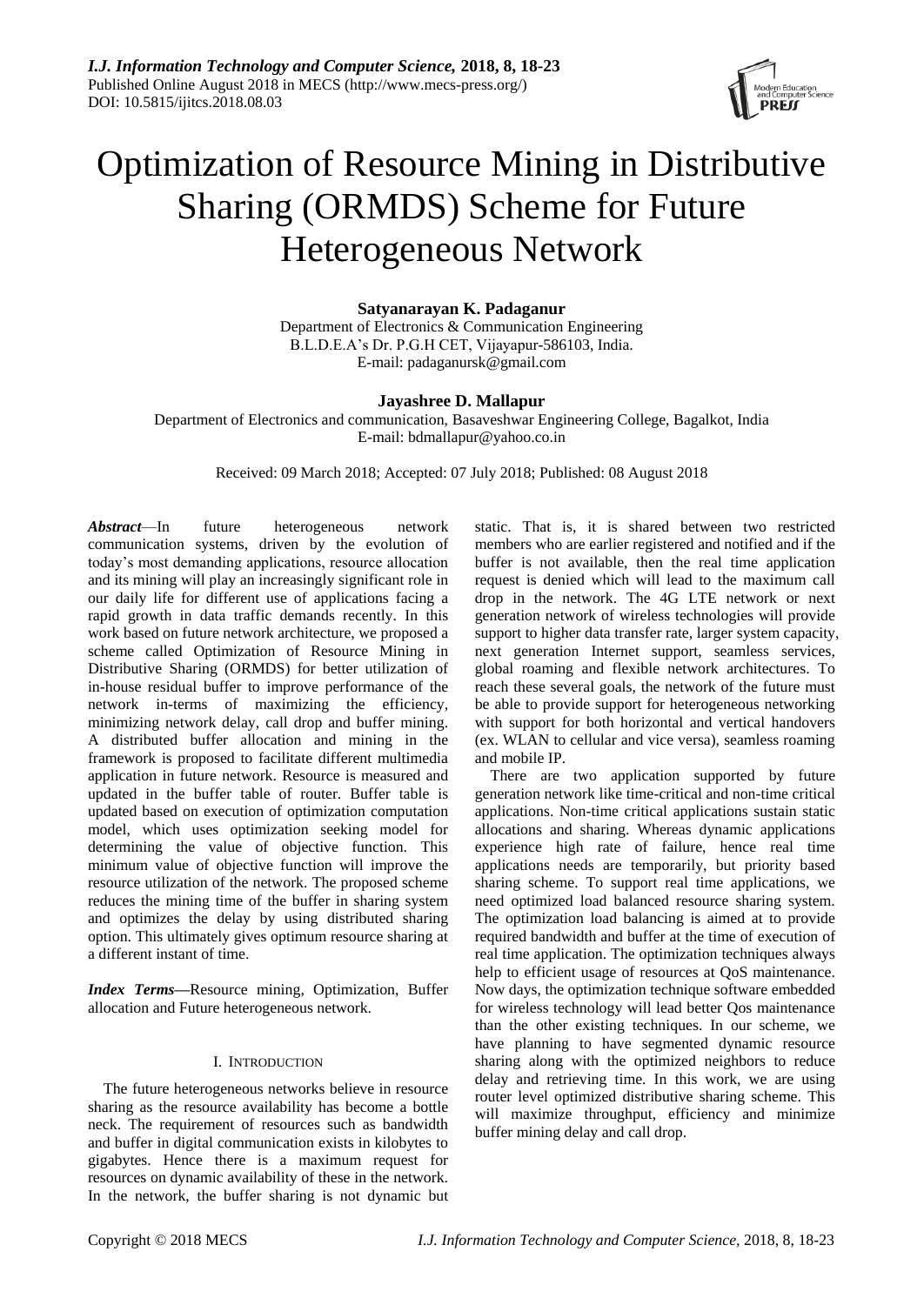## II. RELATED WORK

The work presented in [1], proposes an algorithm for optimized balancing of load in a system of cloud and the results shows that the importance of the sharing. [2] This paper presents about various load balancing schemes in cloud environment. [3] This paper describe about different load sharing approaches for gateway level and router level of working. It explains about the load balancing of the network. [4] It tells about different techniques of persistent methods. This paper provides that persistence weighted load blanching procedure give better performance than others. [5] It represents the heuristic for computation pdf of queue in poison arrival with the acceptable system performance level. [6] This paper explains about how to reduce the rejection rate in heterogeneous environment compared to conventional methods, which will help to improve the system efficiency. [7] This paper presents about how packet service is implemented for heterogeneous wireless network using load balancing approach, which will greatly reduce the blocking probabilities. [8] This paper focus on 3GPP heterogeneous network. Using dynamic load-balancing and sub-optimal schemes, it improves the throughput of the system. [9] This paper proposes about a scalable, effective and reliable approach for allocating and balancing the amount of work between the scattered resources available on Grid systems. The work implemented approach is self-organized, scalable, and robust rest on local data for load distribution. [10] This paper describe about how load balancer will implemented in software defined network for improving performance of the system in terms of minimum response time. [11] This paper explained about, how load balancing scheme is used to avoid the congestion for improving the efficiency. The planned scheme is also effective about energy consumption and dependable about data envelope communication. [12] In this, it proposes a new load balancing method using neural networks.to handle admission control in new service and heavily loaded network. The equation and optimization seeking methods can be used from [13]. It clearly explains how objective function can be optimized utilizing Linear or Non-linear programming scheme. This paper present about, how buffer awareness will improve the uplink transmission in LTE network. This will lead to increase in network efficiency. [15] This paper express about, how new admission control and heavy load traffic can overcome by using load balancing algorithm using neural network. [16] This paper focus on hybrid approach used for resource assignment for scheduling. This also use optimization scheme with ant colony and round robin techniques. [17] This paper focus on different efficient energy scheme for dense network. Proposed work is intended designed for proper utilization of energy in the network.

## III. PROPOSED WORK

The main contribution of this proposed work is to utilize in-house resources in an efficient manner. It is always difficult to provide continuous resources for a real time multimedia application with minimum bandwidth availability. So, by using in-house buffer from the neighbor nodes, we provide better QoS to the users in highly loaded network, which is shown in Fig.1.



Fig.1. Scheme of Execution

With the current technique it becomes important that, some of the connected nodes to the access point had enough buffers available for the extra chunks to be saved. The current technique also assumes that some of the nodes have got lower capacity and links speed requirement such that part of their data exchange can handle the buffer allocation and mining (retrieval). In a critical data sharing session such as voice or video calls, it leads to a call drop. Once the network is again capable of handling the high speed data transmission and overloaded traffic it again switches back the traffic within the current network. Therefore by executing our scheme Optimization of Resource Mining in Distributive Sharing (ORMDS), we ensure a node is always able to transmit the data with its desired speed without having to wait for data rate change or network traffic congestion dependency. Therefore we call our proposed method as intelligent buffer allocation because the system can identified the constraints with the buffer mining and at the same time also knows when such an optimization is possible and when it not possible. In case when the system optimization is not possible the system offers traditional technique.

In this proposed work, we propose and developed a scheme called Optimization of Resource Mining in Distributive Sharing (ORMDS) scheme. The aim of the proposed scheme is to reduce buffer mining delay. Our proposed work will enhance the performance of the network in terms of maximizing the efficiency, minimizing mining delay and reduction in call drop.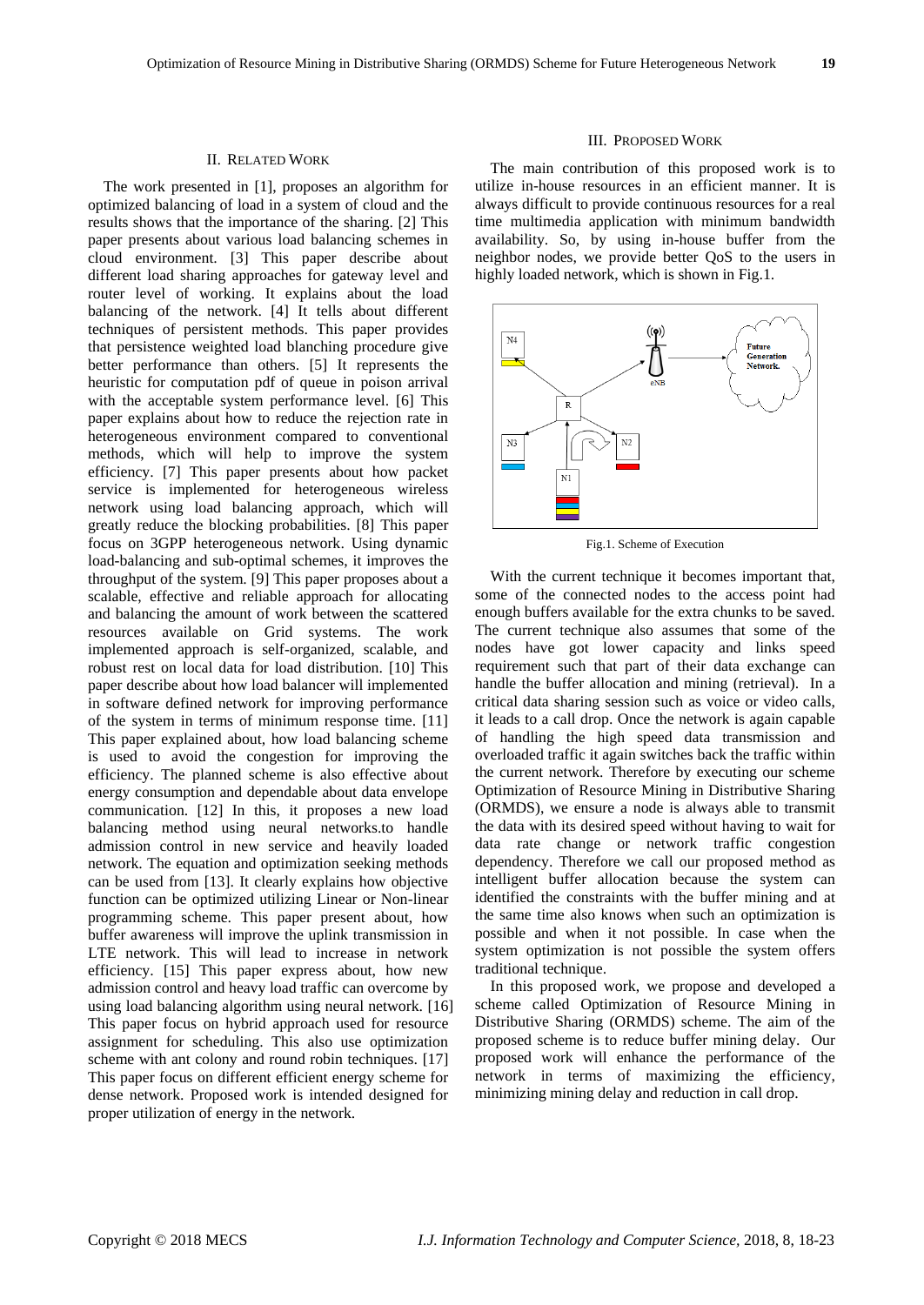

Fig.2. Block diagram of proposed work

Above Fig. 2 represent the proposed work block diagram. In heterogeneous network the application resource requirement changes are very uncertain and calculating resource dynamically is very challenging and competitive. In our scheme whenever application request arrives we compute resource availability. When resources are not sufficient to run the application we are planning to share segmented resources.

In segmented resource sharing, the resources are request from the neighbors. The neighbor will answer the segmented resources available with them. But sharing with all the neighbors become hectic, when recovering, hence we compute segmented resource sharing based on optimum technique.

The optimum neighbor list will be checked for minimum buffer mining delay with efficient sharing. The new list of neighbor is computing by running optimized algorithm with Non-Linear programming. These nodes will be allowed to share segmented resources. Once the request resource becomes available the remains nodes will not asked to share. Hence QoS challenges are met with reduction in call drop and increase in throughput.

## IV. MATHEMATICAL MODEL

From the mathematical model it is clear that the objective of the network is to offer a node not only for a seamless connectivity but also a mechanism by means of which buffer overflow in network packet loss have been reduced. There have been several past works which works with load balancing technique. A load balancing mechanism is one by means of which the overall load to be transmitted by node is divided into several chunks, and these chunks are transmitted into several different paths and generated by each of these individual nodes.

- Let 'n' represents the total mobile nodes.
- Let 'm' represents the total registered neighbor nodes.
- Let 'k' are the optimum neighbor nodes list.
- Initialize i=0, j=0, k=0
	- 1 For  $i=1$  to n
	- 2 P[i] = {max buffer  $B_f$  AND [min n(i) delay OR n[i] distance]}
	- 3 increment k till list is completed.
	- 4 For  $j=1$  to m

5 Initialize  $B_T=0$ 6 For k=1 to m 7  $Z[k] =$ optimum  $(B_f, d_l, d_t)$ increment k till m completes 8 If  $B_T < B_r$ 9  $B_T=B_T+B_r[k]$ 10 Else stop.

#### V. ALGORITHM

In this proposed work, three algorithms are designed and developed for optimal resource distribution.

First algorithm is developed for main proposed work i.e. to generation of heterogeneous model with all components of networks. If application arrives then it checks for buffer availability. For insufficient buffer it execute algorithm 2.

The second algorithm is designed and developed for checking the buffer availability from the neighbor nodes. Initially nodes should register for load distribution.

The final algorithm will illustrate the optimal buffer distribution in the network. The objective function is computed based on buffer availability and distance of the nodes. For computation purpose it utilizes the GAMS Non-Linear programming scheme.

(Nomenclature:  $n=$  number of nodes,  $B_r$  = requested bandwidth from source node,  $B_a$ = available sharing bandwidth of  $i<sup>th</sup>$  node.)

In this algorithm, the whole heterogeneous network topology with a different access points and different nodes are considered. Each different application is measured for their resource request. Whenever resource request comes from the application the buffer availability is checked if not sufficient algorithm 2 executed, in turn algorithm 3 is also executed.

## *4.1 Algorithm 1: Main Program.*

**{**Nomenclature: n=total number ofnodes, m= number of neighbor nodes, z=total number of optimized nodes, Bmax=Maximum buffer available, Br=Buffer request, Ba=Buffer available}

## Begin:

Step 1 Create network of with number of m nodes, Router and eNB.

Step 2 Initialize each node with resource.

Step 3 Check for buffer request.

Step 4 Call Algorithm 2

Step 5 Run the application to forward incoming data packets.

Step 6 go to Step 3 End.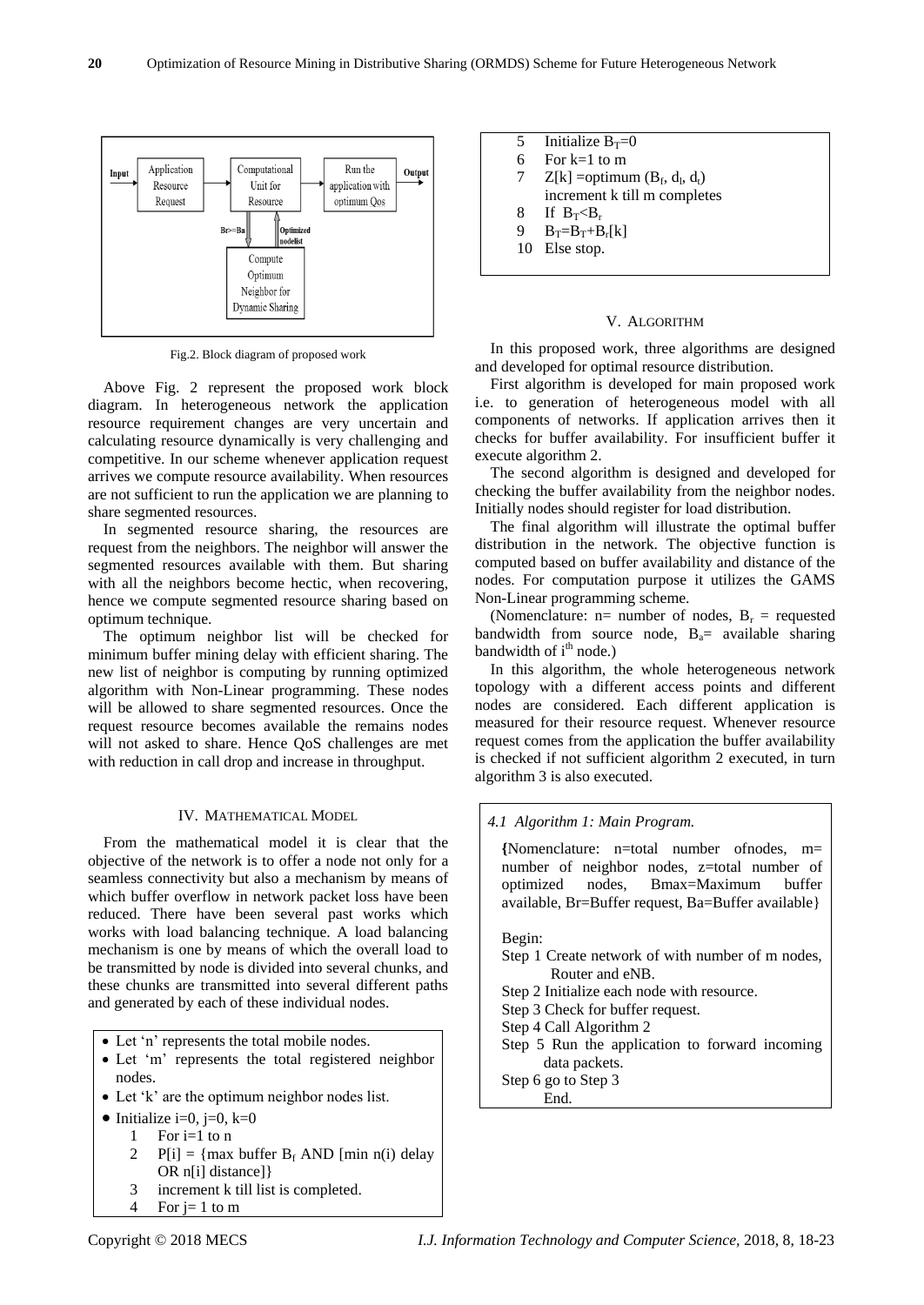| <i>availability.</i> | 4.2 Algorithm 2: Neighbor List for resource                                               |
|----------------------|-------------------------------------------------------------------------------------------|
|                      | {Nomenclature: $n=$ number of neighbor nodes,<br>Br=Buffer request, Ba=Buffer available.} |
| Begin                |                                                                                           |
|                      | Step 1 Initialize each node with buffer                                                   |
|                      | availability                                                                              |
|                      | Step 2 Check for registered neighbor                                                      |
|                      | nodes.                                                                                    |
|                      | Step 3 Call Algorithm 3                                                                   |
|                      | Step 4 Update buffer availability                                                         |
|                      | Step 5 Refresh parameters                                                                 |
| Step 6               | Return buffer available                                                                   |
| End.                 |                                                                                           |

*4.3 Algorithm 3: Optimum list of neighbors with buffer availability.*

**{**Nomenclature: Br=Buffer request, Ba=Buffer available, bf[i]lower bound < bf[i] < bf[i] upper bound, dl[i]lower bound  $\langle$  dl[i]  $\langle$  dl[i] upper bound, dt[i]lower bound  $\langle$  dt[i]  $\langle$  dt[i] upper bound}

Where  $bf[i] = buffer$  availability of i<sup>th</sup> node,  $dl[i] =$  delay from  $i<sup>th</sup>$  node,  $dt[i] = distance from i<sup>th</sup> node,$ 

 $\overline{B}$ 

| Begin |        |                                    |
|-------|--------|------------------------------------|
|       | Step 1 | Initialize list of neighbor nodes. |
|       | Step 2 | $Z[i] = [max(bt)$ AND min(dl OR    |
|       |        | dt)                                |
|       | Step 3 | Apply GAMS NLP scheme.             |
|       | Step 4 | Where $Z =$ = optimum {bf, dl, dt} |
|       | Step 5 | if $Br= min \{Z[i]\}$              |
|       | Step 6 | Update optimum list                |
|       | Step 7 | List down best optimum neighbor    |
|       |        | nodes.                             |
|       | Step 8 | return $Z[i]$                      |
| End.  |        |                                    |
|       |        |                                    |

## VI. RESULTS AND DISCUSSIONS

This section describes about performance parameters and results. This scheme is used to calculate the resource (buffer) mining delay and throughput of the network. It describes the outcomes of planned work and also relates with the static scheme. The work is simulated on i3 laptop using C programing and GAMS (General Algebraic Modeling System) software for optimization.

The factors of performance measured are mentioned below.

- **Buffer mining time:** Ihis is a time measurment for retrieval of segmented resources among the optimum neighbor list.
- **Optimum delay:** It is the time length of the process of application execution with our scheme.

**Distributive sharing:** It is percentage of nodes which are decided with our scheme to share the resources.



Fig.3. Buffer mining time v/s number of nodes.

The above result clearly gives 20 to 40% less in buffer mining time compared to the schemes without optimization as shown in Fig. 3. The optimum scheme enables us to restrict a distribution of segmented resources within a few registered neighbor nodes. Hence mining time also gets restricted to optimum list.



Fig.4. Optimum delay v/s number of nodes.

The optimum delay is a measurment of resource retrival and execution. When list is optimum the delay time gets reduced as shown in above results. The Fig. 4. Illustrates reduction in the above results 15-20 % less in optimum delay compared to other non-optimum schemes.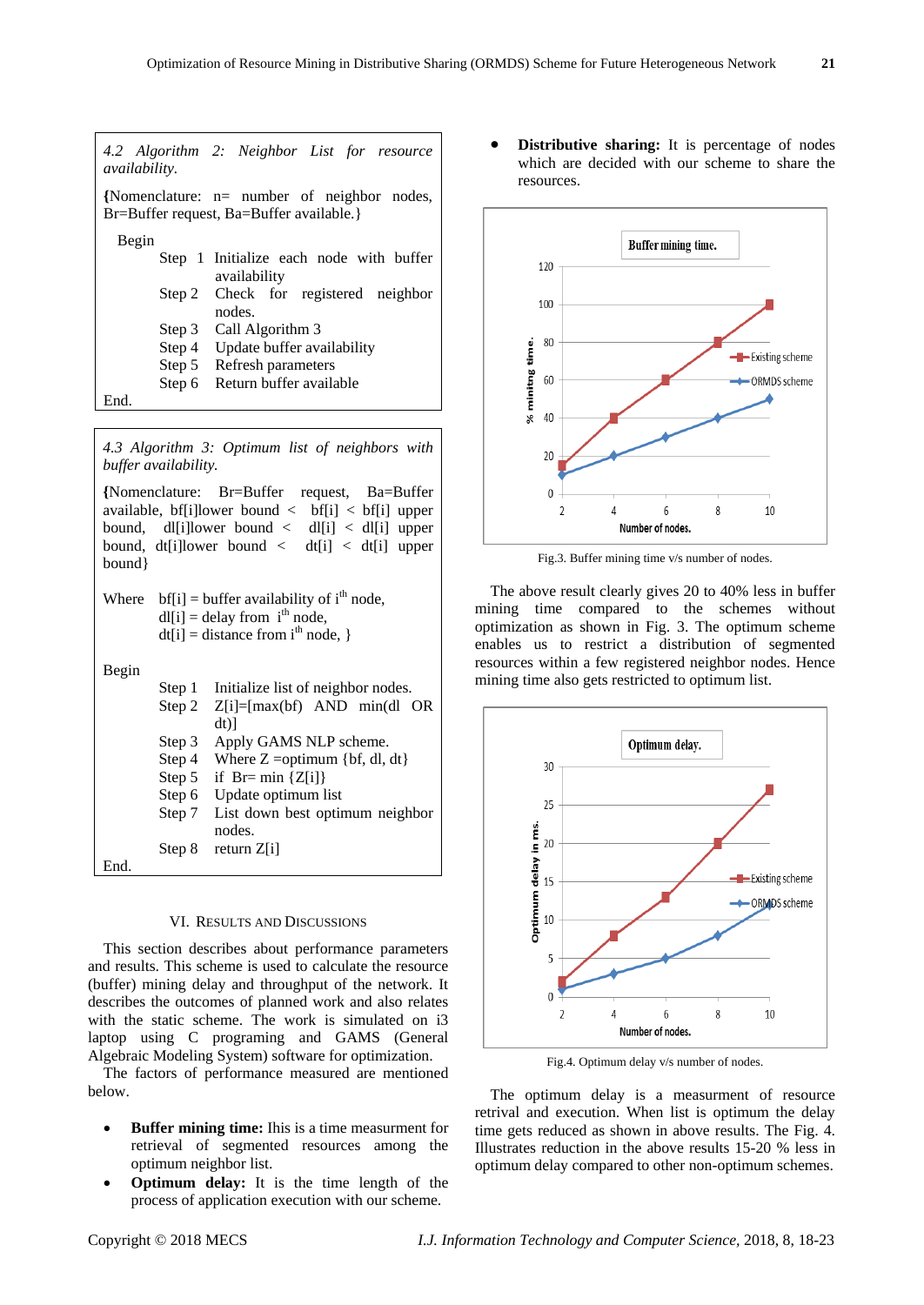

Fig.5. Distributed sharing v/s number of nodes.

The Fig. 5 represents the overall of distributive sharing parameter. Distributive system utilizes less number of nodes for buffer allocation and retrival. So it leads to minimum buffer mining time and maximum throughput. Intern it will improve the performance of network.



Fig.6. Resource sharing v/s number of iterations.

The above Fig. 6 describes about resource sharing of the proposed work. This diagram gives that utilization of resource sharing with optimization is better than without optimization. So it leads to minimizing delay and buffer mining time. Which are main performance parameters measured in this work.

## VII. CONCLUSION

Future data networks are the active area of research. With the growing rate of wireless users in future generation, managing the load and utilization of resources are great concern. The goal of this paper is to propose and develop an ORMDS scheme which uses the distributed sharing or parallel processing is a new trend in heterogeneous network. The distributed sharing will always reduce the burden on only neighbor but distributes the burden among the neighbors. Which will increases the speed of operation and reduces the call drops. In our scheme, we have gone for one step further by sharing the load with optimum list of neighbor nodes. The neighbors are checked for their optimum sharing capacity and then share. This reduces the data mining time in terms reduced delay and increased efficiency.

#### **REFERENCES**

- [1] Ranesh Kumar Naha, and Mohamed Othman: Optimized Load Balancing for Efficient Resource Provisioning in the Cloud[S] IEEE 2nd International Symposium on Telecommunication Technologies (ISTT), Langkawi, Malaysia 2014)
- [2] A.S. Milani, N.J.Navimipour: Load balancing mechanisms and techniques in the cloud environments: Systematic literature review and future trends[J]. Elsevier, Journal of Network and computer application, 2016
- [3] Banani Das, Sudipta Roy:Load Balancing Techniques for Wireless Mesh Networks: A Survey[R]. IEEE Int. Symposium on Computational and Business Intelligence, 2013
- [4] Krishnanjali A.Magade, Abhijit Patankar:Techniques for Load Balancing in Wireless LAN's[C]. IEEE Int. Con. on Communication and Signal Processing, April, 2014
- [5] Dibyajyoti Guha, S.S. Pathak:Load Balancing using Past Information of Queue[C]. IEEE Int. Conf. 2011.
- [6] Shiao-Li Tsao, et al:A Dynamic Load-Balancing Scheme for Heterogeneous Wireless Networks[C]. IEEE WCNC'14 Track 3 (Mobile and Wireless Networks), 2014.
- [7] Chen Yuan-yuan, Qi Bing, Luo Yi-ting, Tang Liang-rui, : A Hybrid Dynamic Load Balancing Algorithm in Heterogeneous Wireless Packet Networks[C]. IEEE Int. Con. Fuzzy Systems and Knowledge Discovery (FSKD), 2012.
- [8] Zhixiong Ding, Xingjun Wang and Wenming Yang:A Dynamic Load Balancing Algorithm in Heterogeneous Network[C]. IEEE 7th Int. Conf. on Intelligent Systems, Modelling and Simulation, 2016
- [9] O. A. Rahmeh and P. Johnson:A Load Balancing Scheme for Latency Optimization in Grid Networks[C] IEEE Int. Conf. 2010.
- [10] A M Koushika, S Thamarai Selvi:Load Balancing Using Software Defined Networking In Cloud Environment[C] IEEE, Int. Conf. on Recent Trends in Information Technology, 2014
- [11] Minho Choi, Junhyung Kim, Sooyeol Yang, Namkoo Ha, and Kijun Han:Load Balancing for Efficient Routing in Wireless Sensor Networks[C], IEEE IMSCCS.2008.42.
- [12] Xin Song1, Liangming Wu2, Xin Ren1, and Jing Gao1 :Load Balancing Algorithm Based on Neural Network in Heterogeneous Wireless Networks[M] Springer, LNCS 9377, pp. 463–472, 2015.
- [13] Averill Law and David Kelton : Simulation Modeling and Analysis[M]. TMH  $3<sup>rd</sup>$  edition, 2003.
- [14] Chiapin Wang and Xiagring Li: A Buffer-Aware Resource Allocation Scheme for 4G LTE Systems[S]. 2013 IEEE 17th International Symposium on Consumer Electronics (ISCE).